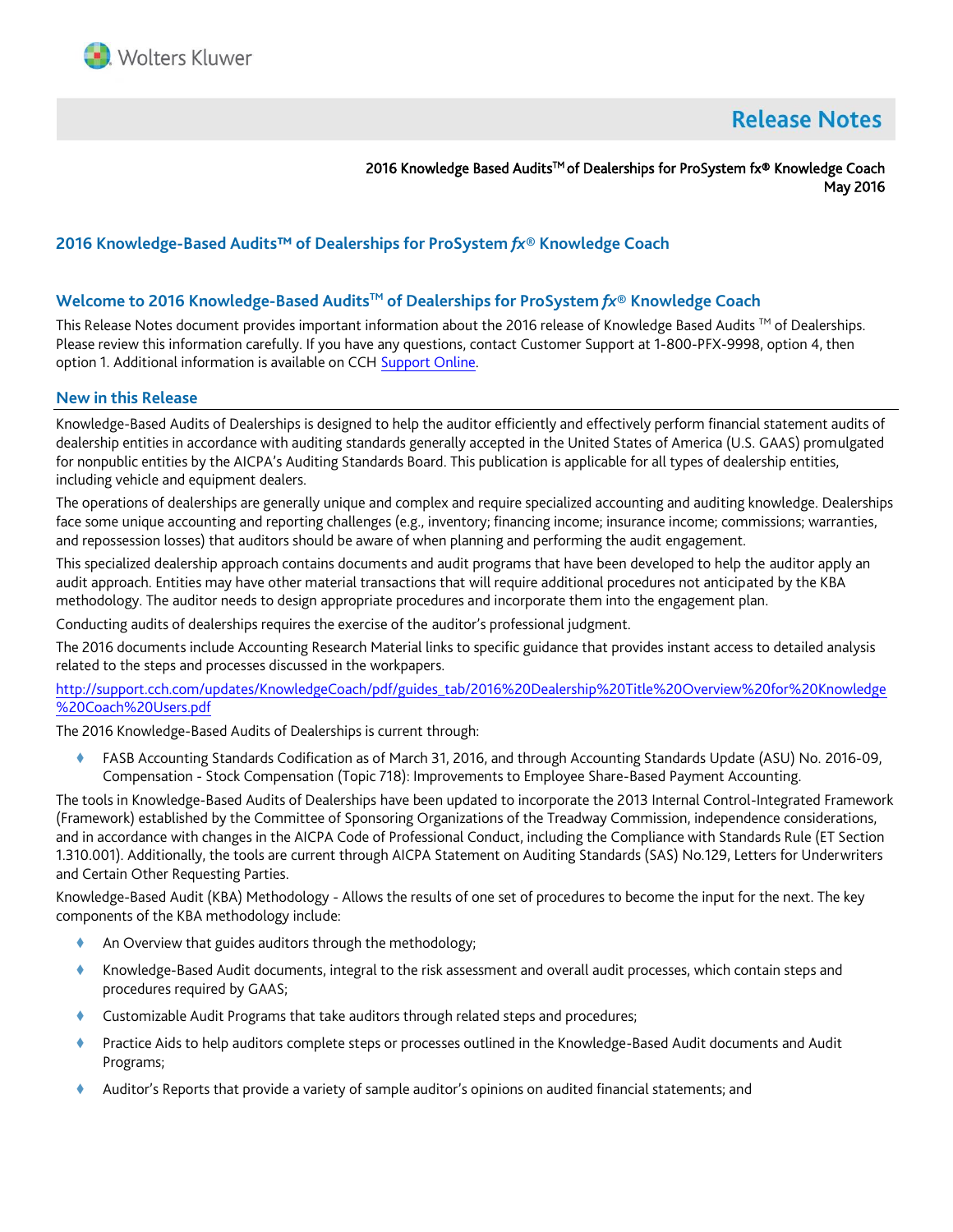- Correspondence documents that provide sample letters to be used to comply with GAAS requirements and in many other common situations.
- The AICPA's Auditing Standards Board's (ASB) Risk Assessment Standards The practice aids and tools in the 2016 Knowledge-Based Audits of Dealerships are designed around the AICPA's risk assessment and clarified standards to assist auditors of dealerships by:
	- Facilitating compliance with GAAS and GAGAS;
	- Encouraging more effective audits through tailored audit programs and comprehensive practice aids;
	- Helping auditors to focus on and respond to identified audit risks; and
	- Enhancing audit documentation.

#### ProSystem fx® Knowledge Coach

- ProSystem fx® Knowledge Coach functionality allows auditors to use the Knowledge-Based-Audit methodology more efficiently by eliminating the need for duplicate entry of the same information, tailoring audit documentation to each particular engagement, and documenting the link between risks identified and procedures performed. AUD-100 Tailoring Question Workpaper is a document in Knowledge Coach that presents engagement-level questions designed to aid in tailoring the engagement documentation to fit each client. Completing the questions helps the auditor avoid duplication and unnecessary workpapers.
- Before you begin your audit, please review the guidance in AUD-101 Overall Audit Program. This workpaper is intended to be your road map through a Knowledge-Based Audit methodology. You should start your audit with AUD-100 Tailoring Question Workpaper and AUD-101 Overall Audit Program.
- Risks can be captured via the Risk Summary task pane from any Knowledge Coach workpaper by the current editor of KBA-502 Summary of Risk Assessments. This allows the user to continuously assess risks during the engagement. Several workpapers prompt the consideration of the presence of risks, but the Risk Summary task pane must be used to document those risks. All documented risks flow to the Risk Summary. To ensure risks show in findings tables, make sure to check the "workpaper identified in" field of the Risk pane.
- Information Flow helps cut down on the time spent duplicating information across forms. In addition, the flow of consistent information ensures that information and updates to information are not missed between workpapers. Drill-down functionality helps the user navigate quickly to the source of the information, aiding in the review of the audit file.
- Diagnostics help keep track of unresolved issues like unanswered questions, incomplete risks, program steps not linked to risks or relevant assertions, missing workpaper, and more.
- Links to Accounting Research Manager (ARM)-If you subscribe to an ARM library that includes audit content, you can link directly to source material from Resources within Knowledge Coach workpapers. These links have been updated to reference to the accounting standards under the FASB Accounting Standards Codifications and the auditing standards issued by the AICPA.
- Interpretive Guidance is integrated into each Knowledge Coach template through the Tips view of each new task pane. Informational features include Practice Points, Examples, Optional Workpapers, and Resources to help auditors work more effectively and efficiently. You can also navigate from Resources within a document or the tip pane directly to CCH's Accounting Research Manager and industry audit guides by simply clicking on the Reference.

#### Important Notes

- Make sure to save changes to workpapers before closing the workpaper or the binder to ensure data is correctly updated.
- If your Current Editor Knowledge Coach Microsoft Office® Word workpapers become read-only or crash, please do the following:
	- o Keep the binder with the affected workpapers open.
	- o Highlight the workpaper in the binder window and go to Tools > Save Knowledge Coach Answers.
- Knowledge Coach cannot be used within the Shared File Room (SFR) feature of Engagement. However, Knowledge Coach workpapers can be shared across team members through check in, check out, workpaper assignment, syncing to the central file room and through peer-to-peer sync in the same way other Engagement workpapers are shared.

#### System Requirements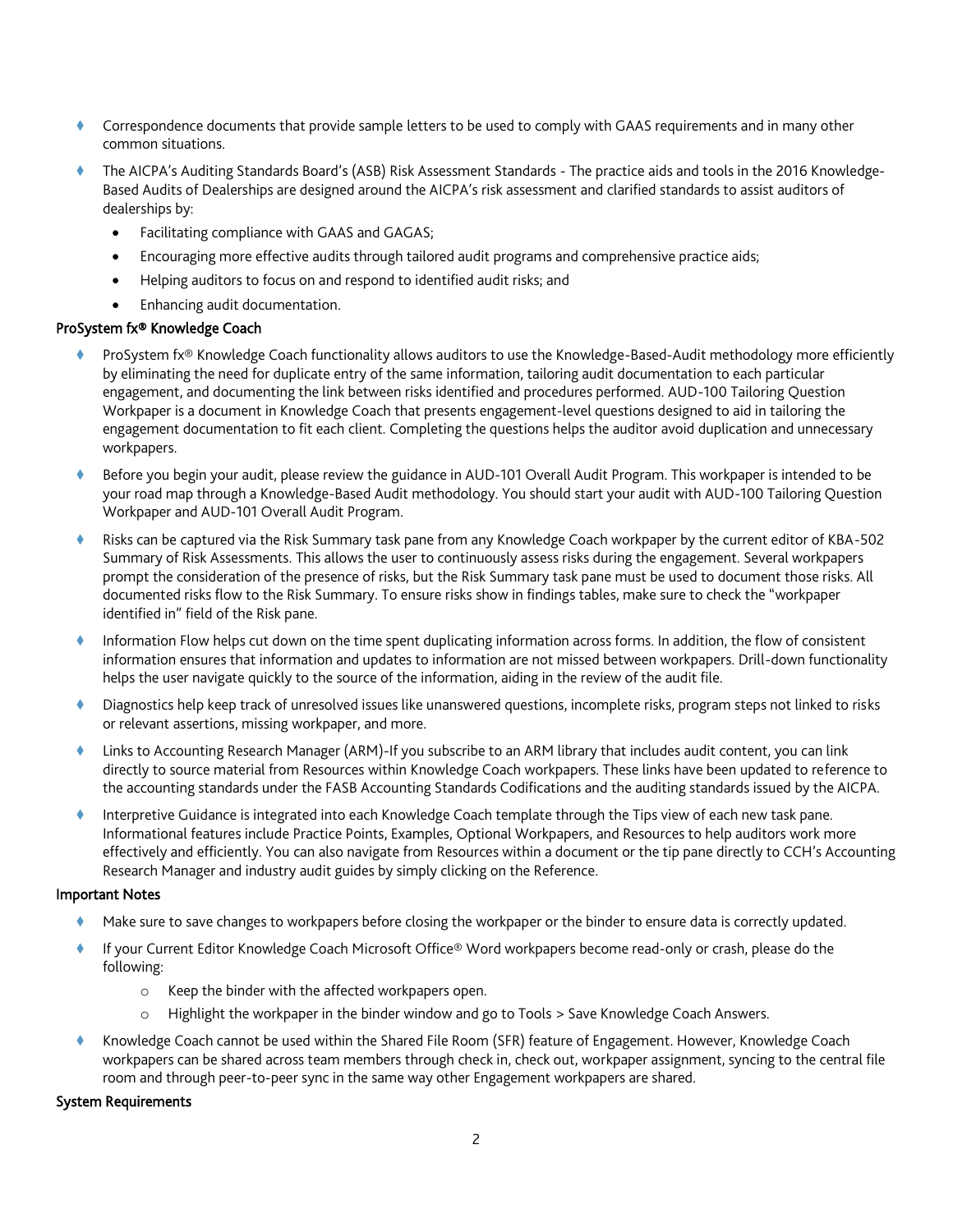- This title MUST be used with ProSystem *fx* ® Engagement version 7.2 or higher, ProSystem *fx*® Knowledge Coach version 2.2, and 2015 Financial Statement Base v7 and higher. If you have not installed the ProSystem fx® Engagement 7.2 and Knowledge 2.2 Update May 2016, ensure that you do so before using this title. If you are upgrading from ProSystem *fx*® Engagement 7.1 or lower please contact Technical Support at 1-800-PFX-9998, option 4 for detailed instructions.
- A minimum of 4GB of RAM is required for optimal performance when opening and navigating through ProSystem *fx*® Knowledge Coach workpapers.

## **Download Instructions**

You must run the License Update Utility BEFORE adding the 2016 Knowledge-Based Audits of Dealerships to Engagement version 7.2 by performing the following steps:

- 1. Download the License Update Utility and Engagement version 7.2 License Update File from the following [site](https://support.cch.com/updates/engagement/#engagementLicenseFiles)
- 2. Right click on PfxEngUpdateUtility and Run as administrator
- 3. Log in to the utility using your Admin log in
- 4. Browse to LicenseUpdate7.2\_20160418.upd that was downloaded along with the utility
- 5. Click "OK" to run the update
- 6. You will receive a message when the update isa complete
- 7. Open the ProSystem fx Engagement Admin application and assign licenses to your staff

Download the 2016 Knowledge Based Audits of Dealerships from the ProSystem *fx* ®Knowledge Coach Updates section of the ProSystem *fx*® Engagement Support Web site at the following URL[: http://support.cch.com/updates/KnowledgeCoach,](http://support.cch.com/updates/KnowledgeCoach) then select the Knowledge Coach Series and Download file link next to the 2016 Knowledge-Based Audits of Dealerships. On some occasions the content package file (.KCP) will download with the extension changed to .ZIP. If this occurs, please change the extension of the downloaded file to KCP using all capital letters.

You must install the 2015 Financial Statement Base v7 title before installing the 2016 Knowledge Based Audits of Dealerships.

The Financial Statement Base title is also available at the following link:<http://support.cch.com/updates/KnowledgeCoach>

If you have already installed this title for 2016 Knowledge-Based Audits of Dealerships, ensure you have the latest Knowledge Coach Content Update installed.

Important: ProSystem *fx*® Engagement version 7.2 or higher and Knowledge Coach version 2.2 must be installed on the computer in order to install this Knowledge Coach title. Additional requirements include Microsoft® Office 2007, Microsoft® Office 2007 Primary Interop Assemblies (PIA) and Visual Studio® 2005 Tools for the Office Second Edition Runtime, Visual Studio® Tools for Office System Runtime version 3.0, and Visual Studio® Tools for the Office System 3.0 Runtime Service Pack 1., Visual Studio® Tools for Office Runtime 4.0 (VSTOR) (32-bit version for 32-bit OS and 64-bit version for 64-bit OS).

The 2016 Knowledge-Based Audits of Dealerships (5/26/2016). KCP download is a proprietary file that must be installed from within Engagement. Save this KCP file to a location on your local drive and follow the Installation Instructions included in the Release Bulletin.

## **Installation Instructions**

Once you have downloaded your Knowledge Coach title, you will need to add it to the list of titles within ProSystem *fx* ® Engagement. The only additional system requirement is approximately 75MB of disk space to store your Knowledge Coach Program content files. Please refer to the ProSystem *fx* ® Engagement with Knowledge Coach Release Notes for any other system requirements.

After downloading the 2016 Knowledge Based Audits of Dealerships, do the following:

- Launch the ProSystem *fx* ® Engagement Workpaper Management application so that the Local File Room is displayed. Select Tools > Knowledge Coach Titles.
- The Knowledge Coach Titles window will be displayed.
- Choose Add Title.
- Browse to the title package file (\*.KCP) that you previously downloaded from the ProSystem *fx* ® Knowledge Coach Support Web site.
- Choose Open.
- The system will display a progress indicator while the title package is added. You will receive a message that the title has been successfully installed once the process is complete.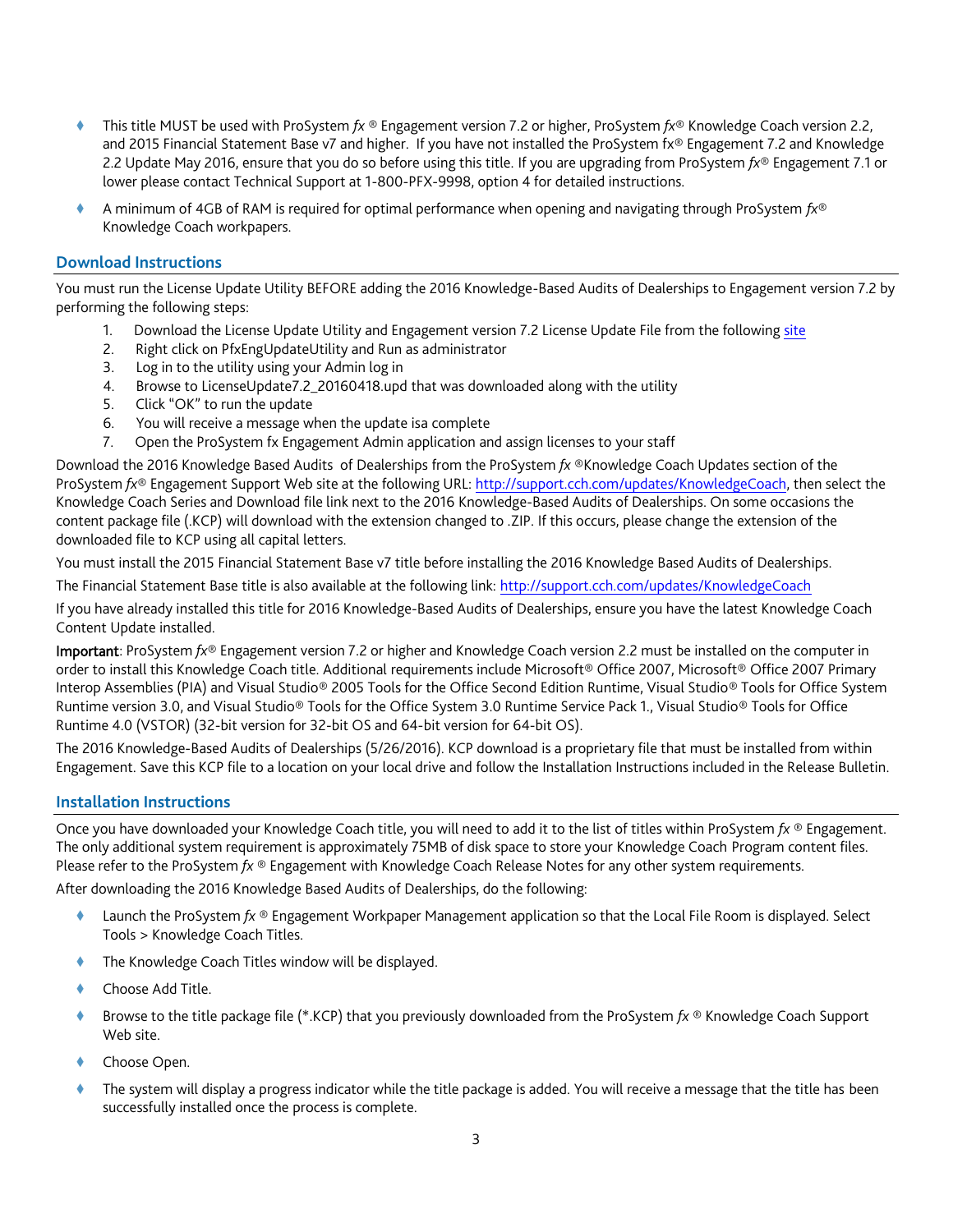Once the title is added, you must release it, so that other staff members in your firm can use it. You may also wish to "unrelease" previous versions of the title.

To unrelease a title:

- Select a version of the KBA Dealership titles.
- Choose Unrelease Title. The date will be removed from the Date released column and staff that do not have the staff group property right to insert unreleased titles will not be able to insert the unreleased titles into a binder.

Note: You can determine this access in the ProSystem *fx*® Engagement Admin module by selecting a staff group and choosing File > Properties > Content "Insert Knowledge Coach workpapers from unreleased titles" option.

To release a title:

- Select one of the Knowledge Coach titles in the list that has been added but is not yet released.
- Choose Release Title. The current date and time will be displayed in the Date released column, and the status will change to "Released."

Note: You must add and assign a Knowledge Coach module as well as the Knowledge Coach title license in the ProSystem *fx* ® Engagement Administrator before using the workpapers.

Important: Once the 2016 Knowledge-Based Audits of Dealership titles have been added and released, they will be automatically deployed to other staff members when they login to the "Office" location, or when they synchronize a binder that contains Knowledge Coach workpapers from this title.

## **Online Permission Key**

Permission key files may be downloaded from our Web site a[t https://prosystemfxsupport.tax.cchgroup.com/permkey/download.aspx](https://prosystemfxsupport.tax.cchgroup.com/permkey/download.aspx)  or when adding or updating the new licenses within ProSystem *fx*® Engagement with Knowledge Coach version 7.2 and higher. After updating the license file in the ProSystem *fx*® Engagement Admin module, licenses need to be assigned to the staff who will use 2016 Knowledge-Based Audits of Dealerships.

If you have not already established a Single Sign-on (SSO) account with Customer Service, we urge you to do so at this time.

Permission keys are no longer generally distributed via floppy diskette. You can choose to continue receiving the diskette by going to <https://prosystemfxsupport.tax.cchgroup.com/service/accountadmin/> , clicking the Firm Administration link, and making the appropriate selection (SSO access is required), or by contacting Customer Service at 1-800-PFX-9998, option 4.

## **Accounting Research Manager**

CCH's Accounting Research Manager is the most comprehensive, up-to-date and objective online database of financial reporting literature. It includes all authoritative and proposed accounting, auditing, and SEC literature, plus independent, expert-written interpretive guidance.

Our Weekly Summary email newsletter highlights the key developments of the week, giving you assurance that you have the most current information. It provides links to new FASB, AICPA, SEC, EITF, and IASB authoritative and proposal-stage literature, plus guidance from financial reporting experts.

Our team of content experts updates the system on a daily basis, so you can stay as current as possible. What's more, our experts attend critical, standard-setting meetings and summarize the results for you, which means you'll learn of newly released literature and deliberations of current financial reporting projects as soon as they occur! Plus, you'll benefit from their easy-to-understand technical translations. Our expert's interpretations clearly lay out what the rules mean from your perspective.

Also available in the Knowledge-Based Audits of Dealerships title, a guide that helps you comply with the most recent professional standards and guidance for the conduct of compilations and reviews and to integrate the use of practice aids, tools, and other resources with its guidance. This publication supplements and complements the Knowledge-Based documents that are available in Knowledge Coach.

With Accounting Research Manager, you maximize the efficiency of your research time, while enhancing your results. Learn more about our content, our experts, and how you can request your free trial by visiting [http://www.accountingresearchmanager.com.](http://www.accountingresearchmanager.com/) You can also access the Accounting Research Manager Web site by selecting the item in ProSystem *fx* ® Engagement from the Guidance tab on the Shortcuts bar in the Binder window.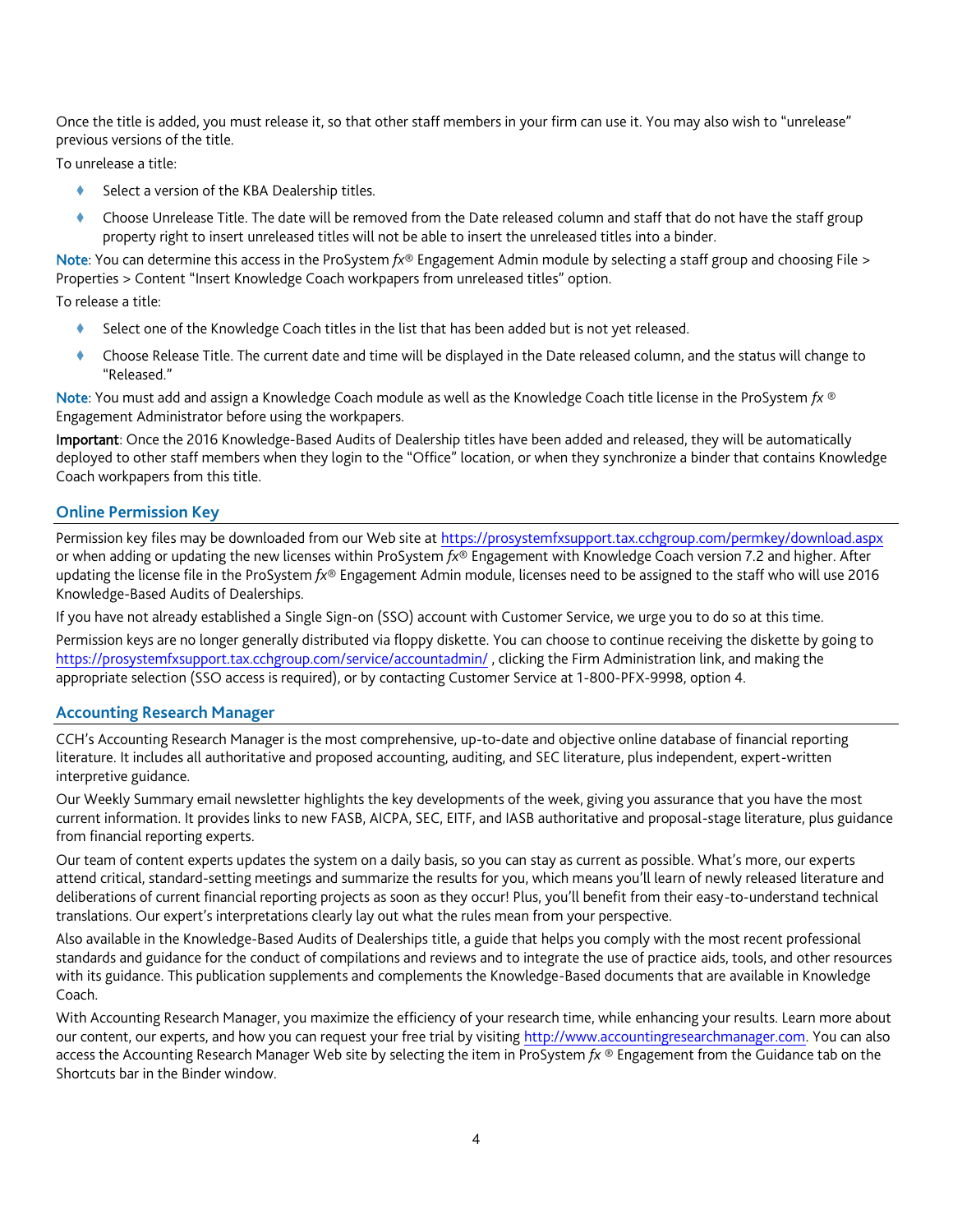Reference to Accounting Research Manager (ARM) – If you subscribe to an ARM library that includes dealerships content, you can link directly to source material from Resources within Knowledge Coach documents. These links have been updated to refer to the accounting standards under the FASB Accounting Standards Codifications.

# **Using Your Knowledge Coach Content**

To use your Knowledge Coach Workpaper Templates, open a binder in ProSystem *fx*® Engagement, select the workpaper tab into which you would like to insert the workpaper, and select New Knowledge Coach Workpaper from the toolbar or File menu. The New Knowledge Coach Workpaper dialog appears (Figure 1).

Select the New Knowledge Coach Title with the content you would like to use. You can only select titles you have installed. The information displayed changes to reflect the workpaper organization available for the selected title. Select the Knowledge Coach Workpaper Templates to insert into your binder and click OK. The Selected Workpaper Properties dialog appears. Each workpaper name is automatically loaded into the Name field. Add a workpaper index in the Index field and make any Name modifications you desire. You can also modify the tab location or the roll forward settings for each workpaper. Then click OK. The integrated Knowledge Coach workpaper is now inserted into your engagement binder. For more information on how to use Knowledge Coach workpapers in your binder, see the Knowledge Coach User Guide.



## Figure 1 - New Knowledge Coach Workpaper